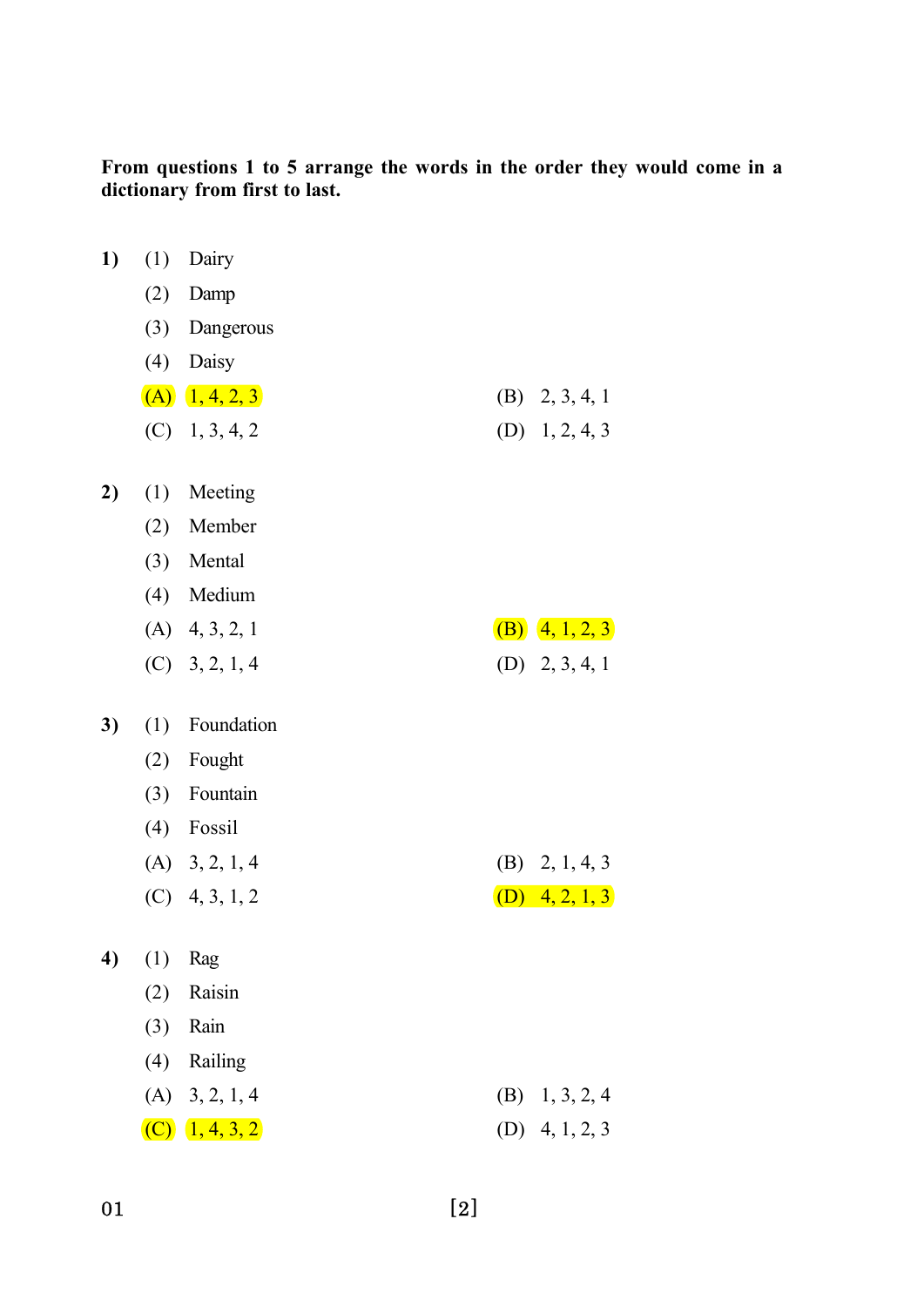| 5)<br>(1) | Whisker |
|-----------|---------|
|-----------|---------|

- (2) While
- (3) Whisper
- (4) Whine

| $(A)$ 4, 2, 1, 3 | (B) $2, 1, 3, 4$ |
|------------------|------------------|
| $(C)$ 2, 4, 3, 1 | (D) $2, 4, 1, 3$ |

# In questions 6 to 10 which words are misspelt.

| 6) | (1) | Receive           |     |          |
|----|-----|-------------------|-----|----------|
|    | (2) | Decieve           |     |          |
|    | (3) | Conceive          |     |          |
|    | (4) | Beleive           |     |          |
|    |     | (A) $1 & 2$       | (B) | 2 & 3    |
|    |     | $(C)$ 2, 3 & 4    | (D) | 2 & 4    |
|    |     |                   |     |          |
| 7) | (1) | Torture           |     |          |
|    | (2) | Thusday           |     |          |
|    | (3) | Grammer           |     |          |
|    | (4) | Philosphy         |     |          |
|    |     | (A) $1 & 4$       | (B) | 2 & 3    |
|    |     | (C) $(2, 3 \& 4)$ | (D) | 2 & 4    |
| 8) | (1) | Sugest            |     |          |
|    | (2) | <b>Brigade</b>    |     |          |
|    | (3) | Gardener          |     |          |
|    | (4) | Rendevouz         |     |          |
|    |     | (A) 1 & 4         | (B) | 2 & 4    |
|    |     | $(C)$ 2, 3 & 4    | (D) | 1, 3 & 4 |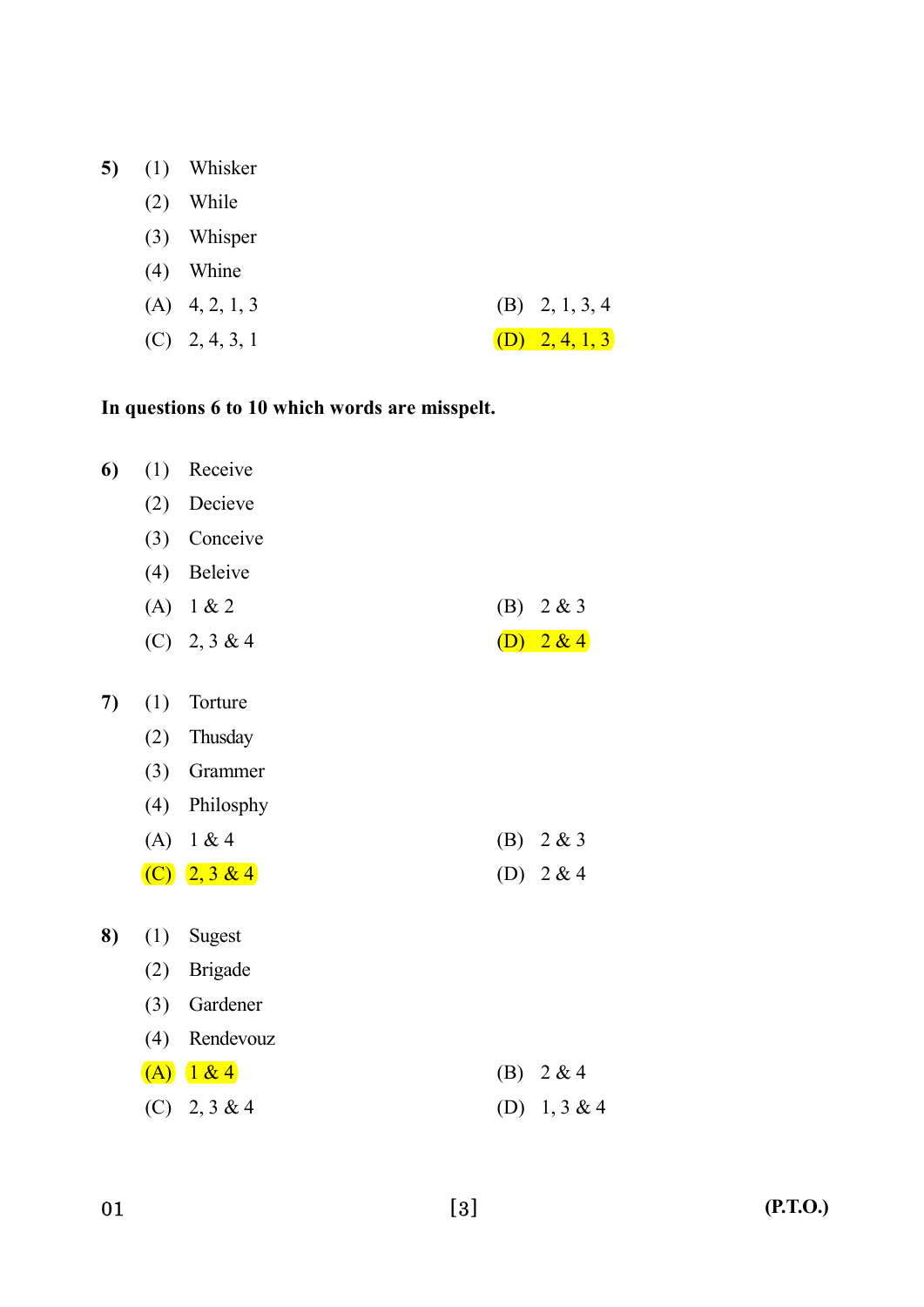| 9) | Prase |
|----|-------|
|    |       |

- (2) Conspirasy
- (3) Plater
- (4) Tunel
- 
- (C)  $2, 3, 1 \& 4$  (D)  $3, 2 \& 1$
- (A) 2, 3 & 4 (B)  $1, 2, 3$  & 4
- 10) (1) Coffee
	- (2) Excited
	- (3) Exersize
	- (4) Simpel
	- (A)  $1, 3 \& 4$  (B)  $2 \& 3$ (C)  $1 \& 3$  (D)  $3 \& 4$

#### From questions 11 to 15 match the words with their meanings.

- 11) (1) abhor (a) silly
	-
	-
	-
	- (A) 1-d, 2-c, 3-b, 4-a (B) 1-a, 2-c, 3-d, 4-b
	- (C) 1-c, 2-d, 3-b, 4-a (D) 1-c, 2-d, 3-a, 4-b
- 12) (1) Feast (a) boat
	- (2) Ferry (b) join
	-
	-
	- (A)  $1-d$ ,  $2-a$ ,  $3-b$ ,  $4-c$  (B)  $1-a$ ,  $2-d$ ,  $3-b$ ,  $4-c$
	- (C) 1-a, 2-d, 3-c, 4-b (D) 1-d, 2-a, 3-c, 4-b
- -
	-
	-
	- (A) 1-d, 2-c, 3-b, 4-a (B) 1-b, 2-a, 3-d, 4-c
	-
- 
- (2) aver (b) pain
- (3) absurd (c) dislike
- (4) ache (d) assert
	-
	-
	-
	-
- (3) Fasten (c) money for ticket
- (4) Fare (d) special meal
	-
	-
- 13) (1) Crisp (a) noise made by frog
	- (2) Critic (b) bend your knees
	- (3) Croak (c) hard & dry
	- (4) Crouch (d) a person who says good or bad
		-
	- (C)  $1-c, 2-d, 3-a, 4-b$  (D)  $1-a, 2-b, 3-c, 4-d$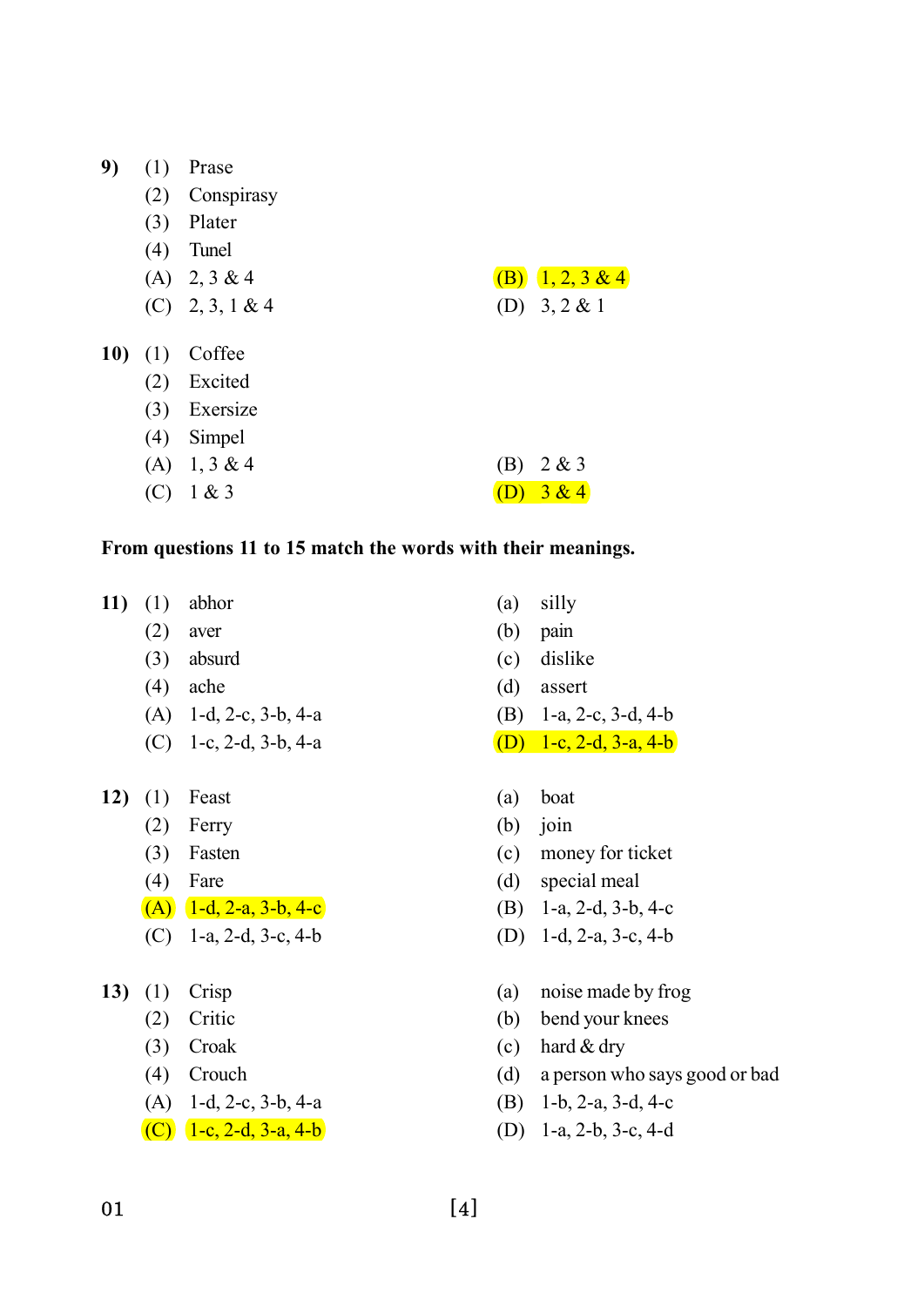- 
- 
- 
- 
- (C) 1-c, 2-b, 3-a, 4-d (D) 1-b, 2-a, 3-c, 4-d
- 15) (1) Index (a) angry
	-
	-
	-
	- (A)  $1-b$ ,  $2-d$ ,  $3-a$ ,  $4-c$  (B)  $1-c$ ,  $2-a$ ,  $3-b$ ,  $4-d$
	- (C) 1-d, 2-c, 3-a, 4-b (D) 1-a, 2-d, 3-c, 4-b
- 14) (1) Peal (a) skin of fruit
	- (2) Peel (b) look closely
	- (3) Peer (c) act of biting by bird
	- (4) Peck (d) sound of a bell
	- (A) 1-a, 2-b, 3-d, 4-c (B) 1-d, 2-a, 3-b, 4-c
		-
		-
	- (2) Inferior (b) list of words
	- (3) Indignant (c) filled with air
	- (4) Inflate (d) not as good
		-
		-

# From questions 16 - 20 choose the correct antonym.

- 16) Beautiful
	- (A) graceful  $(B)$  ugly
	- (C) wonderful (D) handsome
- 17) Zenith
	- (A) acme (B) top
	-
- 18) Density
	-
	-
- 19) Concede
	-
	-
- 20) Barbarian
	- (A) civilized (B) cruel
	- (C) uncivilized (D) bad
- 
- (C) nadir (D) pinnacle
- (A) clarity (B) brightness
- (C) rarity (D) intelligence
- $(A)$  agree  $(B)$  refuse
- (C) grant (D) exceed
	-
	-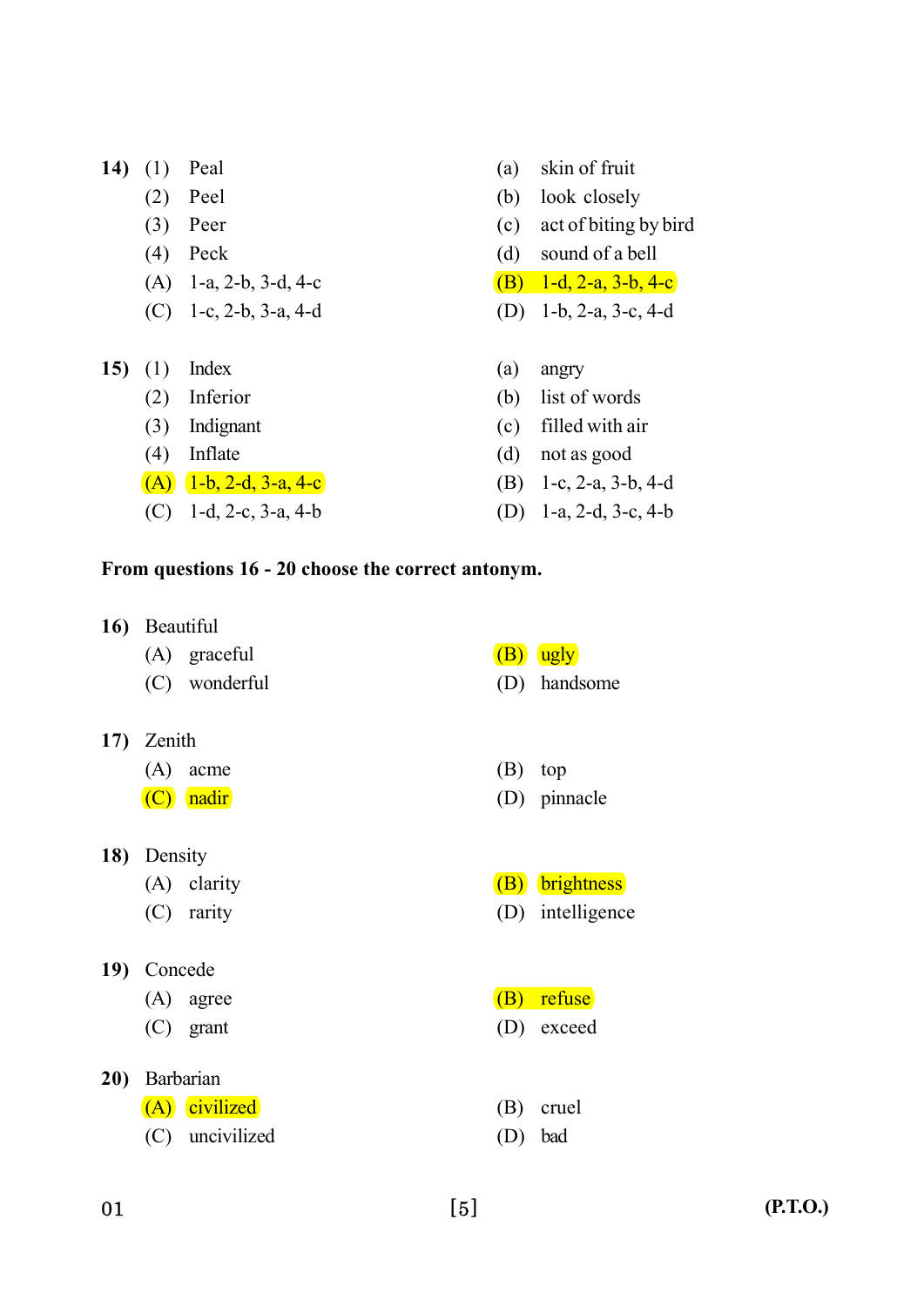### From questions 21 to 25 which is the correct meaning of the given idiom.

21) "To have an axe to grind"

- 
- 22) To cry wolf
	-
	-
- 23) To smell a rat
	- (A) To see signs of epidemic (B) To be in a bad mood
	- $(C)$  To suspect foul dealings (D) To get obnoxious smell
- 24) To play second fiddle
	- (A) To be happy
	- (B) To reduce importance of others
	- $(C)$  To support the role of another person
	- (D) To play from the opposite side
- 25) To hit the nail right on the head
	- $(A)$  To do the right thing
	- (B) To destroy someone's reputation
	- (C) To teach someone a lesson
	- (D) To be good in carpentry

## From questions 26-30 replace the underlined words with the appropriate options to correct the sentences.

- 26) The small child does whatever his father was done.
	- (A) has done (B) did
	- (C) does (D) had done
- 27) The man to who I sold my house was a cheat.
	- (A) to whom I sell (B) to who I sell
	- (C) who was sold to  $(D)$  to whom I sold
- $(A)$  a private end to serve  $(B)$  fail to arouse interest
- (C) have no result (D) work for both sides
- (A) To listen eagerly  $(B)$  To give false alarm
- (C) To turn about (D) To keep off starvation
	-
	-

 $01$  [6]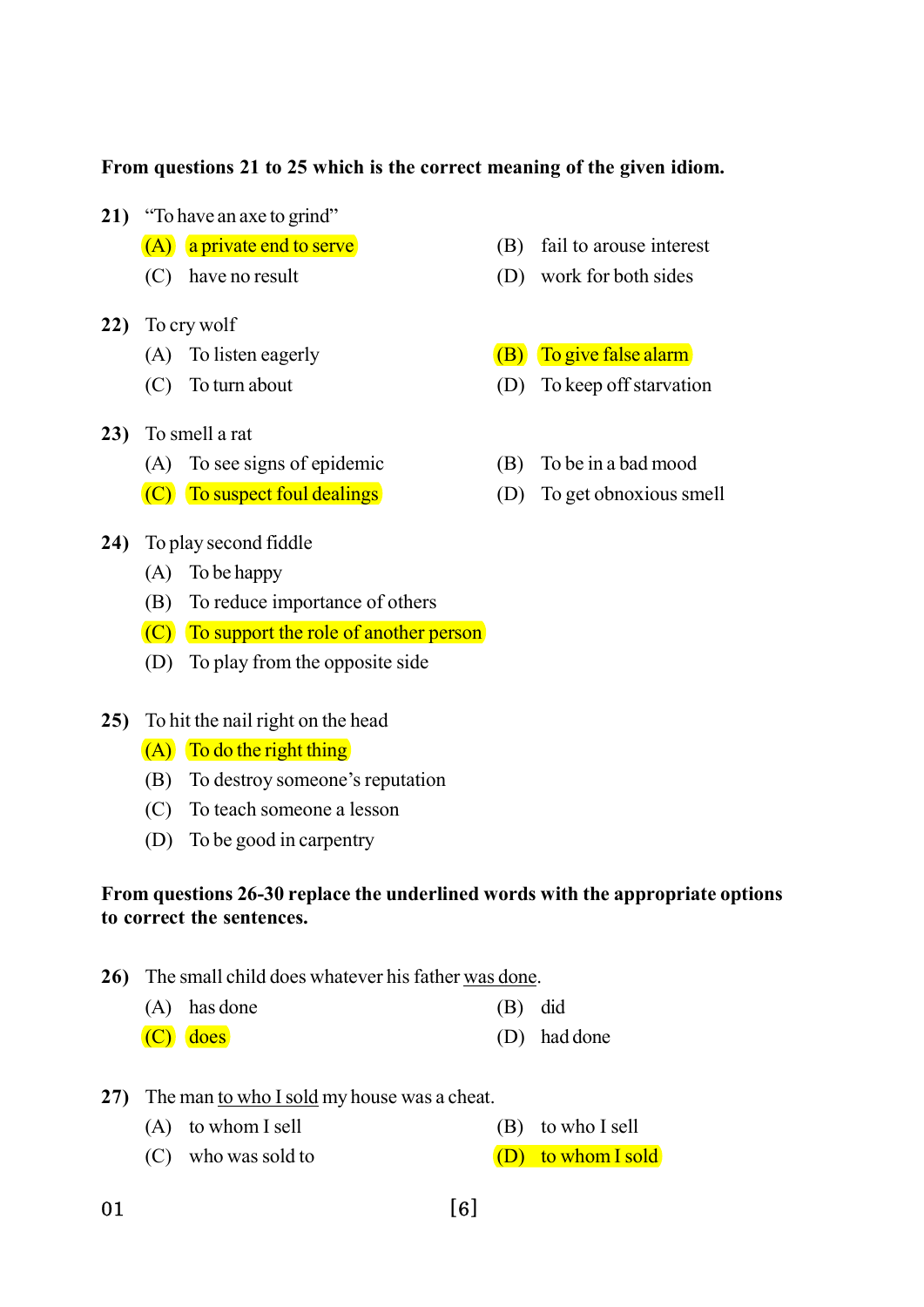28) He is too important for tolerating any delay.

- $(A)$  to tolerate (B) to tolerating
- (C) at tolerating (D) with tolerating

29) The performance of our players was rather worst than I had expected.

- (A) bad as I had expected  $(B)$  worse than I had expected
- (C) worst than expectation (D) worse than is expected
- 30) Why did you not threw the bag away?  $(A)$  did you not throw (B) had you not threw (C) did you not thrown (D) you did not thrown

# Q.31 to 35 - Which of the parts of the sentences are grammatically incorrect.

| 31) It was him / who came / running / into the classroom |                  |  |                        |  |  |
|----------------------------------------------------------|------------------|--|------------------------|--|--|
|                                                          | $(A)$ It was him |  | (B) who came           |  |  |
|                                                          | $(C)$ running    |  | (D) into the classroom |  |  |

- 32) The captain along with his team / are practicing very hard / for the / forthcoming matches
	- (A) The captain along with his team
	- (B) are practicing very hard
	- (C) for the
	- (D) forthcoming matches
- 33) Supposing if / it rains / what shall / we do
	- $(A)$  Supposing if (A) it rains
	- (C) what shall (D) we do

34) The gambling stall / was a grand success / because almost everyone / tried their luck

- (A) The gambling stall (B) was a grand success
- (C) because almost everyone (D) tried their luck
- 35) The father / as well as the sons were / mysteriously missing / from the house
	- (A) The father  $(B)$  as well as the sons were
	- (C) mysteriously missing (D) from the house
- $01$  [7]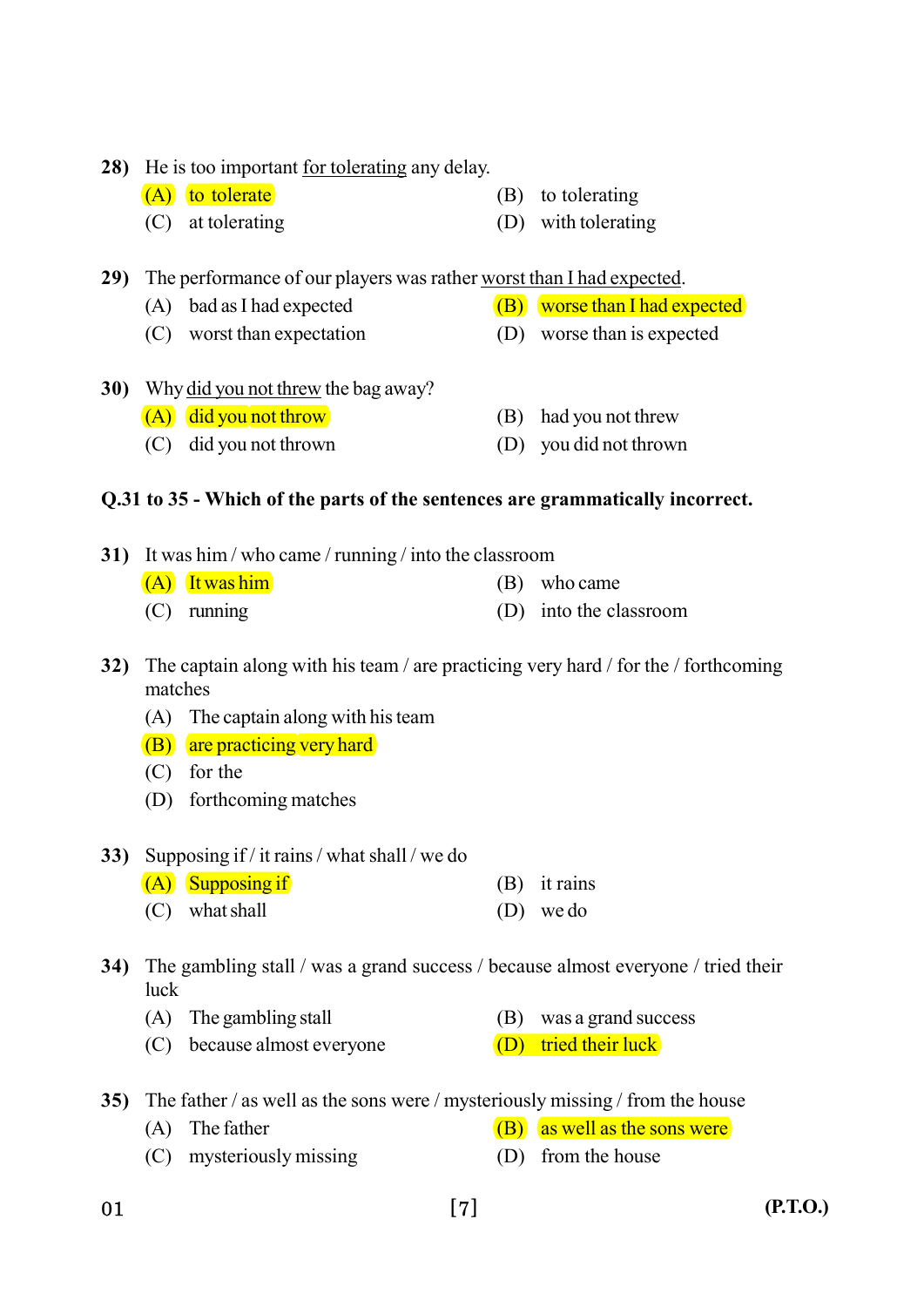From Q. 36 to 40, choose the option which is the correct meaning of the phrase/ sentence.

|     | 36) A person who renounces the world and practices self discipline in order to attain<br>salvation |          |                 |
|-----|----------------------------------------------------------------------------------------------------|----------|-----------------|
|     | (A) Sceptic                                                                                        |          | (B) Ascetic     |
|     | (C) Devotee                                                                                        |          | (D) Antiquarian |
| 37) | One who abandons his religious faith                                                               |          |                 |
|     | (A) Apostate                                                                                       |          | (B) Prostate    |
|     | (C) Profane                                                                                        |          | (D) Agnostic    |
|     | 38) A person who does not believe in the existence of God                                          |          |                 |
|     | Theist<br>(A)                                                                                      |          | (B) Heretic     |
|     | (C) Atheist                                                                                        |          | (D) Fanatic     |
|     | 39) A sad song                                                                                     |          |                 |
|     | (A) Ditty                                                                                          | (B)      | Knell           |
|     | (C) Dirge                                                                                          |          | $(D)$ Lay       |
|     |                                                                                                    |          |                 |
| 40) | A person who loves everybody                                                                       |          |                 |
|     | (A) Cosmopolitan                                                                                   |          | (B) Fratricide  |
|     | (C) Altruistic                                                                                     |          | (D) Aristocrat  |
|     | Q. 41 to 45, choose the correct option to complete the sentences.                                  |          |                 |
|     | 41) Please don't laugh those beggars.                                                              |          |                 |
|     | for<br>(A)                                                                                         |          | (B) against     |
|     | $(C)$ at                                                                                           | (D)      | front           |
| 42) | Please stop so many mistakes.                                                                      |          |                 |
|     | $(A)$ to make                                                                                      |          | (B) making      |
|     | (C) makes                                                                                          | (D)      | make            |
| 43) | "Three Idiots" ______ really a watchable movie.                                                    |          |                 |
|     | (A)<br>are                                                                                         | $(B)$ is |                 |
|     | $(C)$ superb                                                                                       | (D)      | do              |

44) He always stammers in public meetings, but his today's speech .

- (A) was fairly audible to everyone (B) was not liked by the audience
- (C) was not received by the audience  $(D)$  was surprisingly fluent
- 45) We have been in Sector 8 2001.
	- (A) for (B) from
	- $(C)$  about  $(D)$  since
- 
- $01$  [8]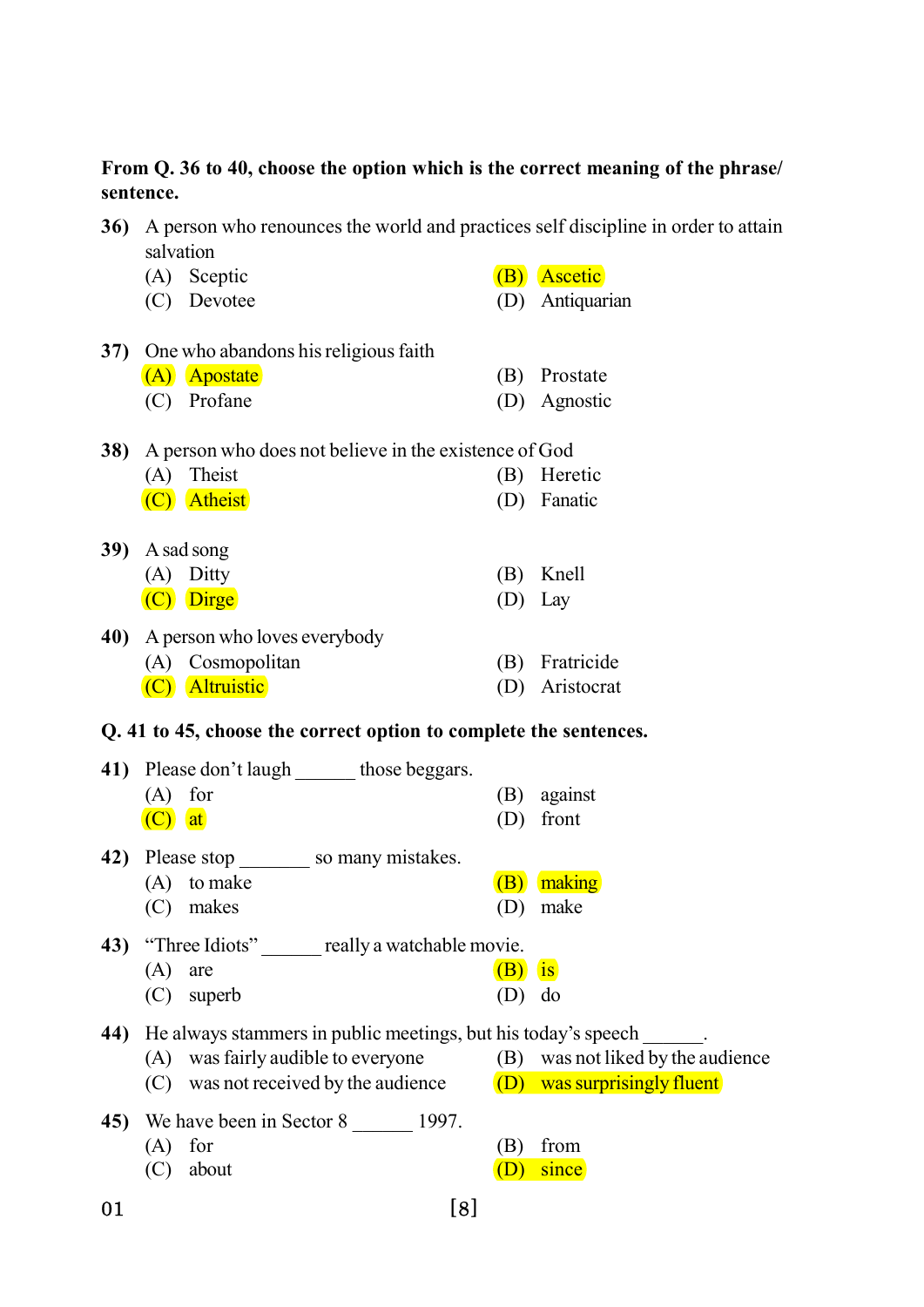| 46) | (1)<br>$(4)$ my                 | $\mathbf{I}$<br>(2) immediately<br>$(3)$ salary                                                |                                              |
|-----|---------------------------------|------------------------------------------------------------------------------------------------|----------------------------------------------|
|     |                                 | $(5)$ want<br>$(A)$ 4, 3, 1, 5, 2<br>$(C)$ $1, 5, 4, 3, 2$                                     | $(B)$ 2, 3, 1, 5, 4<br>$(D)$ 2, 5, 1, 4, 3   |
| 47) | (1)<br>$(5)$ it                 | do<br>$(2)$ today<br>$(3)$ you<br>$(4)$ must                                                   |                                              |
|     |                                 | $(A)$ 2, 5, 4, 1, 3<br>$(C)$ 4, 5, 2, 1, 3                                                     | $(B)$ 1, 2, 5, 4, 3<br>(D) $3, 4, 1, 5, 2$   |
| 48) | (1)<br>(2)<br>(4)               | left<br>the<br>$(3)$ house<br>he<br>(5) suddenly<br>$(A)$ 1, 2, 4, 3, 5<br>$(C)$ 2, 1, 3, 5, 4 | (B) $(4, 5, 1, 2, 3)$<br>$(D)$ 5, 3, 2, 4, 1 |
| 49) | (1)<br>(2)<br>(3)<br>(4)<br>(5) | medicine<br>a<br>Neeta<br>given<br>was<br>$(A)$ 5, 1, 4, 2, 3<br>$(C)$ 1, 5, 4, 2, 3           | $(B)$ 2, 5, 4, 3, 1<br>$(D)$ 3, 5, 4, 2, 1   |
| 50) | (1)<br>(2)<br>(3)<br>(4)<br>(5) | of<br>we<br>heard<br>him<br>had<br>$(A)$ 4, 2, 3, 5, 1<br>$(C)$ 5, 2, 3, 4, 1                  | (B) $(2, 5, 3, 1, 4)$<br>$(D)$ 2, 5, 3, 4, 1 |

Q.46 to 50 - Arrange the options in the correct order to make a proper sentence.

(P.T.O.)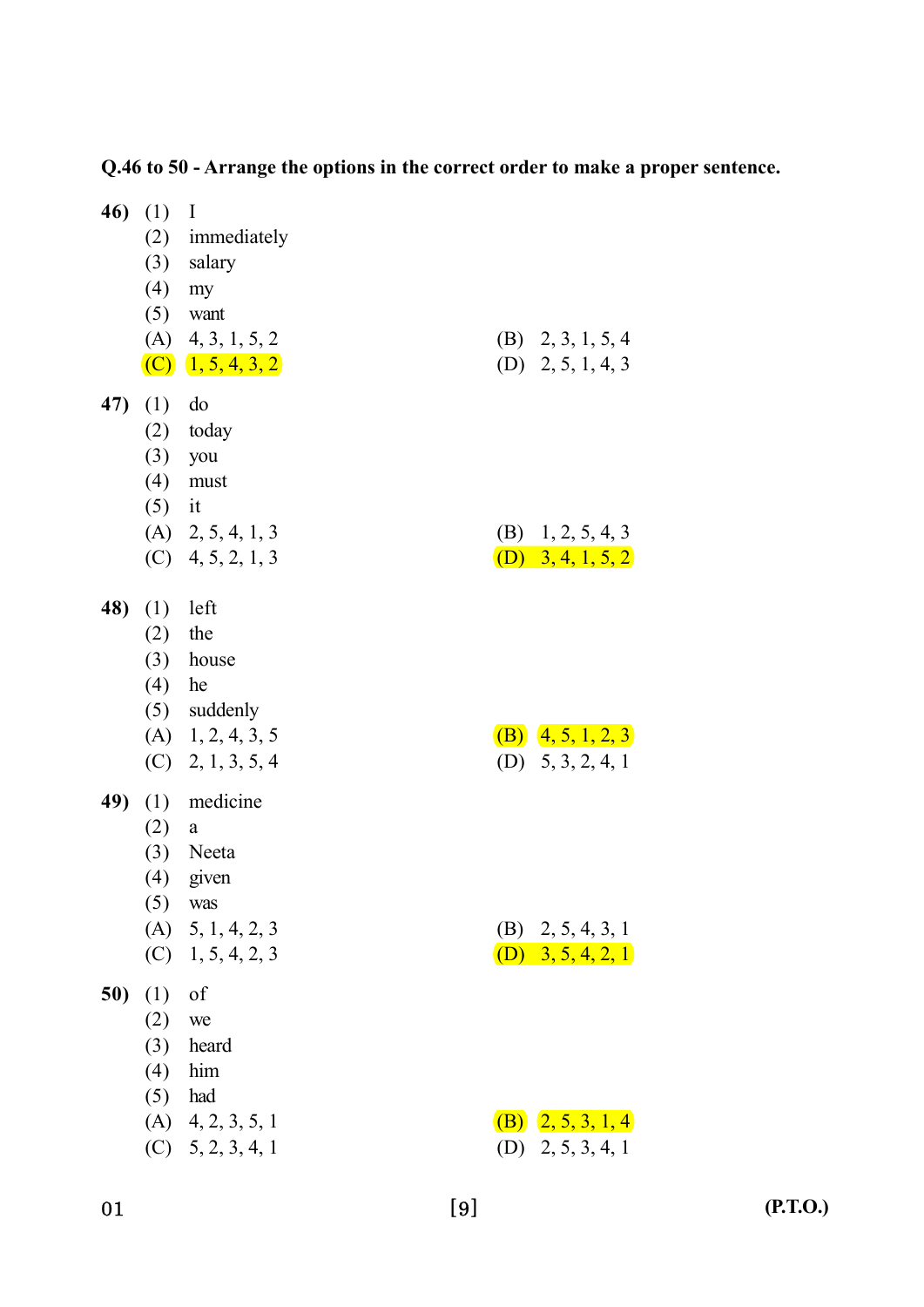|            |          | Q.51 to 60, choose the correct option to complete the sentences.                                                            |          |                                    |
|------------|----------|-----------------------------------------------------------------------------------------------------------------------------|----------|------------------------------------|
| <b>51)</b> |          | I had to admit ________ completely forgotten our wedding anniversary.                                                       |          |                                    |
|            |          | $(A)$ to having                                                                                                             | (B)      | <b>I</b> have                      |
|            |          | $(C)$ having                                                                                                                | (D)      | have I                             |
| 52)        |          | Today students should be reconciled _______ the way things are changing.                                                    |          |                                    |
|            |          | $(A)$ with                                                                                                                  | $(B)$ to |                                    |
|            | (C)      | for                                                                                                                         | (D)      | at                                 |
|            |          | 53) A stock limit of hundred quintals for traders has been ________.                                                        |          |                                    |
|            | (A)      | mandatory                                                                                                                   |          | $(B)$ imposed                      |
|            | (C)      | inflective                                                                                                                  |          | (D) subrogation                    |
| 54)        |          | Pharma company has recently _______ a product called glucometer.                                                            |          |                                    |
|            |          | (A) started                                                                                                                 |          | (B) opened                         |
|            |          | (C) launched                                                                                                                |          | (D) begin                          |
| 55)        |          | Four independent ________ testified to seeing him at the scene of crime.                                                    |          |                                    |
|            |          | $(A)$ person                                                                                                                |          | (B) witnesses                      |
|            | (C)      | spectators                                                                                                                  | (D)      | attestants                         |
| 56)        |          | Children should be able to adapt ______ harsh weather conditions.                                                           |          |                                    |
|            | $(A)$ to |                                                                                                                             |          | (B) along                          |
|            | (C)      | in                                                                                                                          | (D)      | onto                               |
| 57)        | a job.   | Before this year, I moved out of my parent's house because I did not have                                                   |          |                                    |
|            | (A)      | may not                                                                                                                     | (B)      | - Question Cancelled<br>should not |
|            | (C)      | could not                                                                                                                   | (D)      | shall not                          |
| 58)        |          | When we get ready for dinner, I have to take my books ______ the table.                                                     |          |                                    |
|            |          | $(A)$ off                                                                                                                   | (B)      | of                                 |
|            | (C)      | out                                                                                                                         | (D)      | below                              |
| 59)        |          | The boat which was rowed with only one car went _______ in circles, only when it<br>was rowed with both the cars, it moved. |          |                                    |
|            | (A)      | around                                                                                                                      | (B)      | round                              |
|            | (C)      | away                                                                                                                        | (D)      | about                              |
| 01         |          | [10]                                                                                                                        |          |                                    |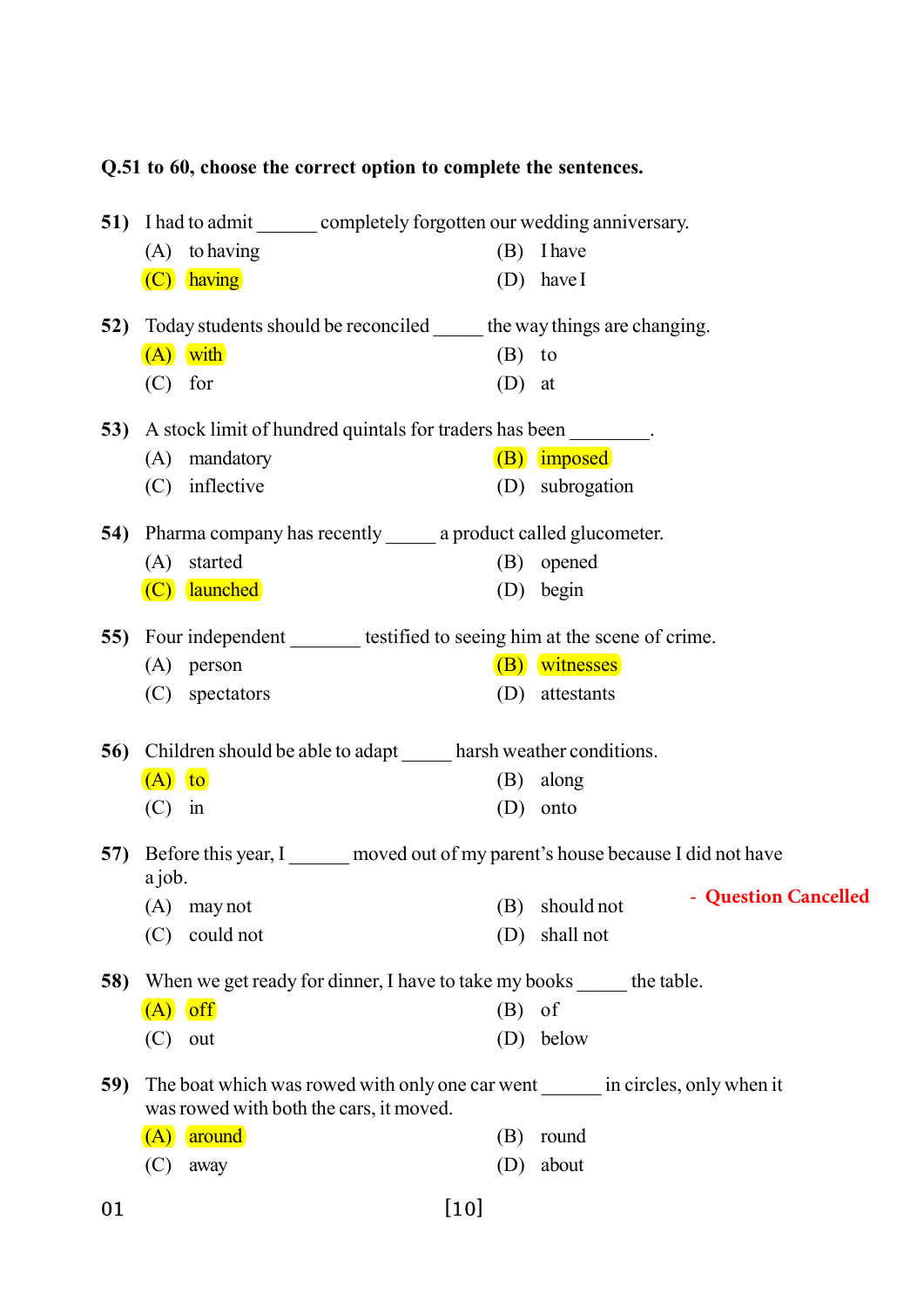|     | $(A)$ of                                                                                                   |          | (B) besides        |
|-----|------------------------------------------------------------------------------------------------------------|----------|--------------------|
|     | $(C)$ on                                                                                                   |          | $(D)$ near         |
|     |                                                                                                            |          |                    |
|     | Choose the correct option to complete the sentences from Q.61 to 95.                                       |          |                    |
|     |                                                                                                            |          |                    |
|     | 61) The last time we discussed the matter was _____ the 5th of June last year.                             |          |                    |
|     | $(A)$ on                                                                                                   | (B)      | at                 |
|     | $(C)$ in                                                                                                   |          | $(D)$ for          |
|     | <b>62)</b> When I arrived <u>finite</u> the airport, it was late, so I decided to stay <u>see</u> a hotel. |          |                    |
|     | $(A)$ at / at                                                                                              |          | (B) in/in          |
|     | $(C)$ in / at                                                                                              |          | (D) to / at        |
|     |                                                                                                            |          |                    |
|     | 63) We depend _____ oil and gas _____ nearly 3/4 _____ our energy requirement.                             |          |                    |
|     | $(A)$ on / of / of                                                                                         |          | (B) for / for / of |
|     | $(C)$ on / for / of                                                                                        |          | (D) upon / in / to |
|     | 64) It will help take care ______ some ______ the increase ______ demand.                                  |          |                    |
|     | $(A)$ of / of / in                                                                                         |          | (B) of / for / on  |
|     | $(C)$ for / of / about                                                                                     |          | (D) to / for / on  |
| 65) | The old man explained that he had taken care ______ the dog _____ one day he just                          |          |                    |
|     | disappeared.                                                                                               |          |                    |
|     | $(A)$ for / on                                                                                             |          | $(B)$ of / until   |
|     | $(C)$ of / by                                                                                              |          | (D) for / until    |
|     | <b>66</b> ) You can get there by bus or <u>sect</u> foot.                                                  |          |                    |
|     | $(A)$ on                                                                                                   | $(B)$ by |                    |
|     | $(C)$ with                                                                                                 | $(D)$ in |                    |
| 67) | You are _____ the wrong floor, this is the sixth floor. You should walk _____ to the                       |          |                    |
|     | 5th floor.                                                                                                 |          |                    |
|     | $(A)$ at/up                                                                                                | (B)      | on/down            |
|     | $(C)$ in / onto                                                                                            | (D)      | through / over     |
|     | <b>68</b> ) He is always free _____ weekends _____ summer.                                                 |          |                    |
|     | (A) in / in                                                                                                |          | $(B)$ on $\sin$    |
|     | (C) at / by                                                                                                | (D)      | $at/$ on           |
|     |                                                                                                            |          |                    |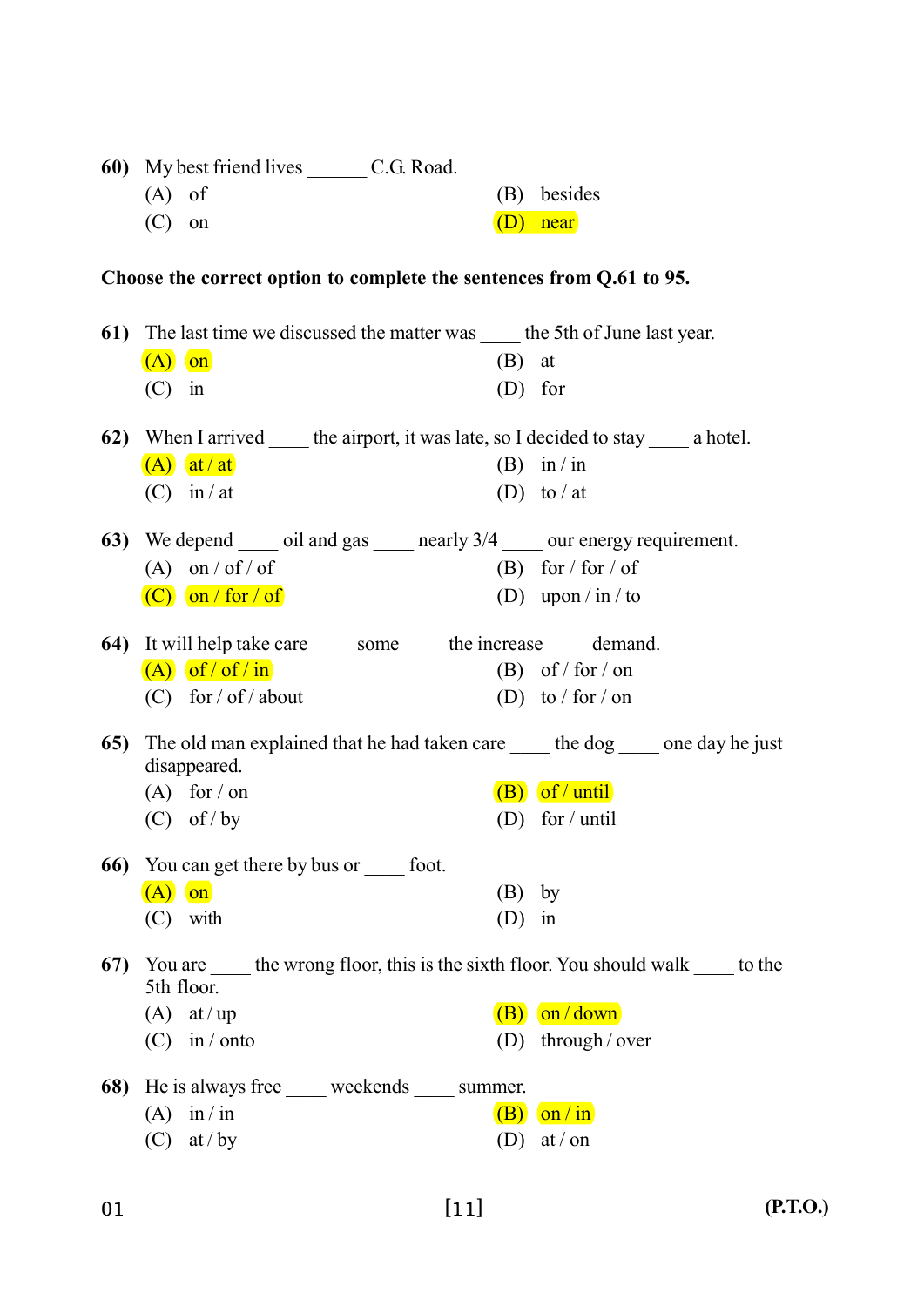|     | 69) The hospital is not very ______. As a matter of fact, it is ______. It's just _______ the<br>next corner.      |  |                     |                                  |  |
|-----|--------------------------------------------------------------------------------------------------------------------|--|---------------------|----------------------------------|--|
|     | $(A)$ against/beyond/near                                                                                          |  |                     | $(B)$ far away / nearby / beyond |  |
|     | $(C)$ nearby/near/against                                                                                          |  |                     | (D) beyond / nearly / beside     |  |
|     |                                                                                                                    |  |                     |                                  |  |
|     | 70) It was only after she ________ English that she _______ to make some foreign friends.                          |  |                     |                                  |  |
|     | (A) learnt / had started                                                                                           |  |                     | (B) had learnt / started         |  |
|     | $(C)$ learnt/would start                                                                                           |  |                     | (D) was learning / started       |  |
|     | 71) We _______ that this picture _________ worth at least 5 lakh rupees.                                           |  |                     |                                  |  |
|     | $(A)$ have estimated / was                                                                                         |  |                     | $(B)$ have estimated / is        |  |
|     | $(C)$ will estimate / will be                                                                                      |  |                     | (D) are estimating / is          |  |
|     |                                                                                                                    |  |                     |                                  |  |
|     | 72) Although aspirin primarily regarded as a simple pain killer, it to<br>prevent heart attacks, too.              |  |                     |                                  |  |
|     | $(A)$ is / helps                                                                                                   |  |                     | $(B)$ was/will have helped       |  |
|     | (C) has been / would have helped                                                                                   |  | (D) is / was helped |                                  |  |
|     |                                                                                                                    |  |                     |                                  |  |
|     | 73) When the investigating officer ______ the alterations to the company accounts, he                              |  |                     |                                  |  |
|     | was left in no doubt that the accountant ______ money from the firm.                                               |  |                     |                                  |  |
|     | $(A)$ saw/had been stealing (B) am seeing/has stolen<br>(C) was seeing/was stealing (D) have seen/will have stolen |  |                     |                                  |  |
|     |                                                                                                                    |  |                     |                                  |  |
|     | 74) Since I took part in my first debating match, I _____ a member of the debating club,                           |  |                     |                                  |  |
|     | which I most weekends.                                                                                             |  |                     |                                  |  |
|     | (A) will have been / have attended                                                                                 |  |                     |                                  |  |
|     | $(B)$ have been / attend                                                                                           |  |                     |                                  |  |
|     | $(C)$ will be / was attending                                                                                      |  |                     |                                  |  |
|     | (D) $am/had$ been attending                                                                                        |  |                     |                                  |  |
| 75) | Today, on Dusshera, we a lot of <i>jalebis</i> and <i>fafdas</i> , unlike yesterday, when we                       |  |                     |                                  |  |
|     | very few customers.                                                                                                |  |                     |                                  |  |
|     | (A) have been selling / had been                                                                                   |  |                     | $(B)$ are selling / had          |  |
|     | (C) had been selling / had had                                                                                     |  |                     | (D) sold/will have had           |  |
| 76) | As the police ______ the road, we ______ a time-consuming detour around the airport.                               |  |                     |                                  |  |
|     | (A) are closing / were making                                                                                      |  |                     |                                  |  |
|     | (B) will close / had made                                                                                          |  |                     |                                  |  |
|     | $(C)$ had closed / made                                                                                            |  |                     |                                  |  |
|     | (D) will have closed / had been making                                                                             |  |                     |                                  |  |
|     |                                                                                                                    |  |                     |                                  |  |

01 [12]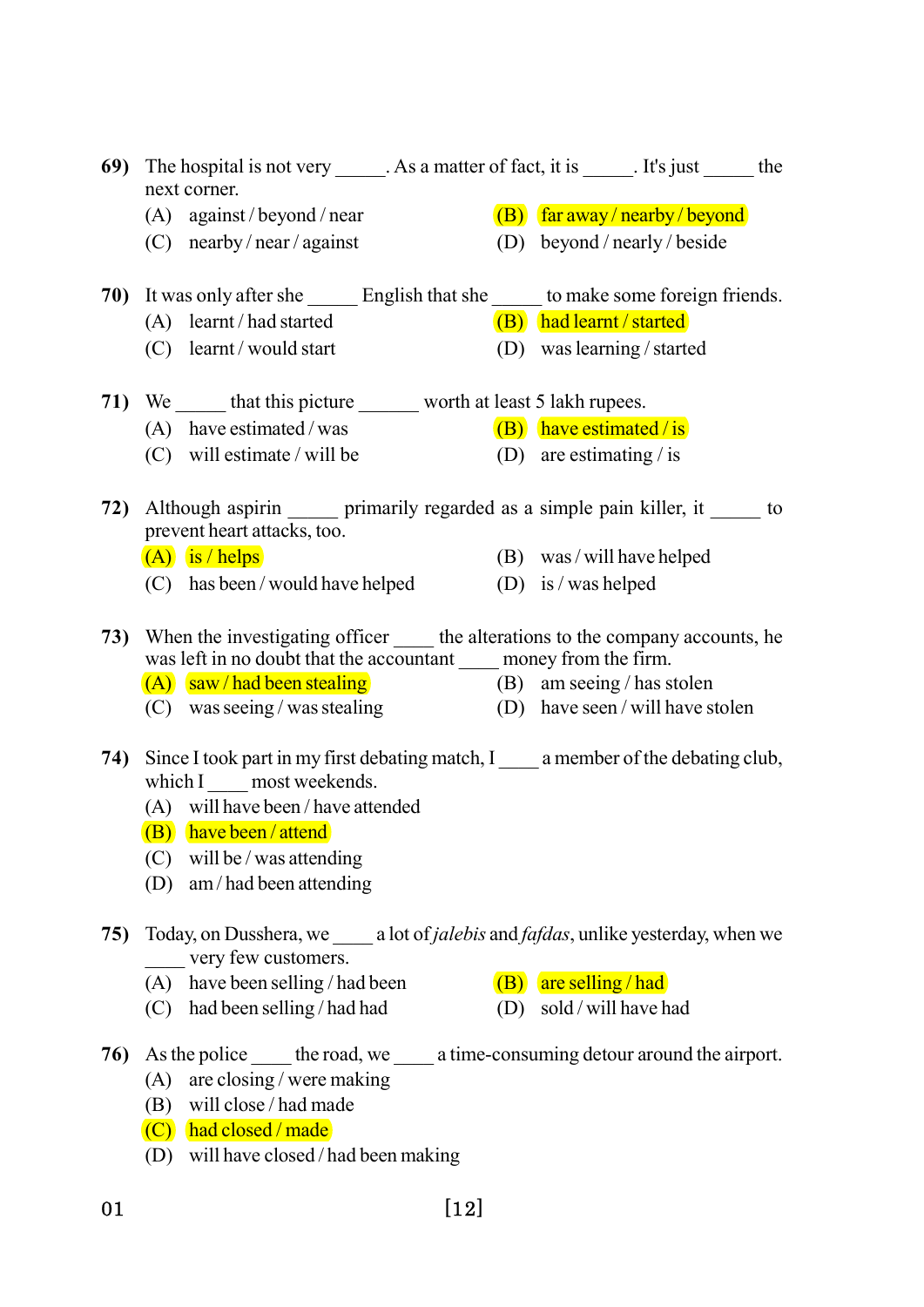|     | 77) I only the company on Monday for a copy of their magazine and I it<br>already.            |                                     |  |
|-----|-----------------------------------------------------------------------------------------------|-------------------------------------|--|
|     | (A) was asking / am receiving                                                                 | (B) have been asking/was receiving  |  |
|     | (C) ask / receive                                                                             | $(D)$ asked/have received           |  |
|     |                                                                                               |                                     |  |
|     | 78) She onto the train because the station guard his whistle.                                 |                                     |  |
|     | (A) has hurried / blows                                                                       | (B) hurries / has been blowing      |  |
|     | $(C)$ hurried / was blowing                                                                   | (D) was hurrying / has blown        |  |
|     | 79) I _____ on this investigation for more than three weeks now, but I _____ only half of     |                                     |  |
|     | it yet.                                                                                       |                                     |  |
|     | $(A)$ work/have been completing                                                               |                                     |  |
|     | (B) am working / complete                                                                     |                                     |  |
|     | $(C)$ work / am completing                                                                    |                                     |  |
|     | $(D)$ have been working / have completed                                                      |                                     |  |
|     |                                                                                               |                                     |  |
|     | 80) Water _____ from liquid to gas when it ______ a temperature of 100°C.                     |                                     |  |
|     | (A) has changed / reached                                                                     | (B) changed/was reaching            |  |
|     | (C) changes / reaches                                                                         | (D) has been changing / is reaching |  |
|     | 81) People who ______ items like bottles and cans ______ the world's resources.               |                                     |  |
|     | $(A)$ aren't recycling / wasted                                                               |                                     |  |
|     | (B) didn't recycle / waste                                                                    |                                     |  |
|     | (C) haven't been recycling / were wasting                                                     |                                     |  |
|     | $(D)$ don't recycle / are wasting                                                             |                                     |  |
|     |                                                                                               |                                     |  |
| 82) | My brother <u>three</u> years in jail when he was younger, but now he <u>the</u> to give      |                                     |  |
|     | up his life of crime.                                                                         |                                     |  |
|     | (A) spent/has decided                                                                         | (B) spends / is deciding            |  |
|     | (C) has spent/has been deciding                                                               | $(D)$ was spending / decides        |  |
|     |                                                                                               |                                     |  |
|     | 83) In their opinion, they presented the best proposals, ______ they didn't get the contract. |                                     |  |
|     | $(A)$ if                                                                                      | $(B)$ yet                           |  |
|     | (C)<br>as                                                                                     | $(D)$ for                           |  |
|     |                                                                                               |                                     |  |
|     | 84) The police put the _______ for the accident _______ the driver of the car.                |                                     |  |
|     | (A) responsibility / for                                                                      | $(B)$ blame / on                    |  |
|     | $(C)$ accuse / of                                                                             | (D) charge / with                   |  |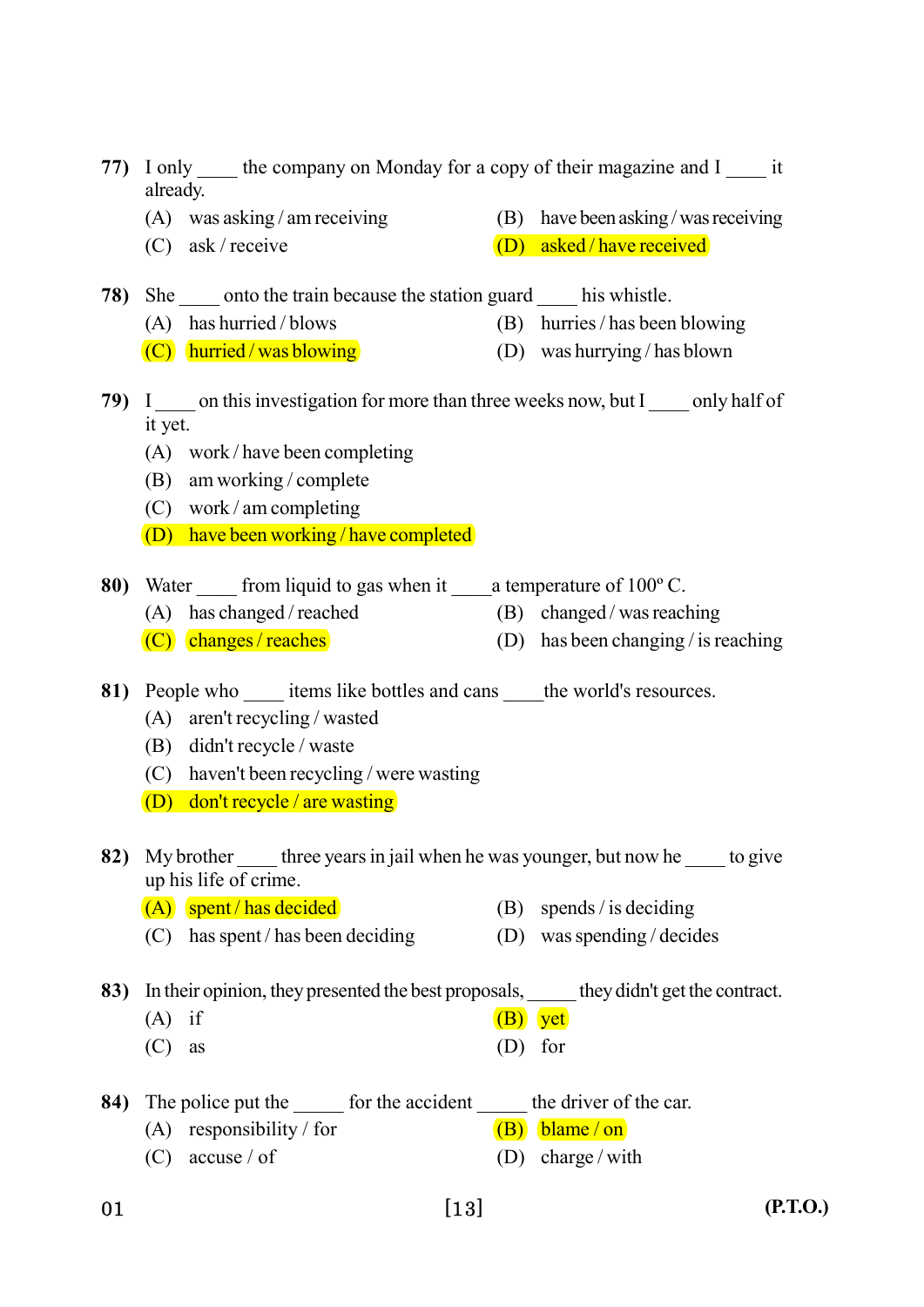|     |                                                                                                             | 85) I have not signed a contract, so I am under no _____ to obey their rules.                      |     |                   |  |  |
|-----|-------------------------------------------------------------------------------------------------------------|----------------------------------------------------------------------------------------------------|-----|-------------------|--|--|
|     |                                                                                                             | (A) discrimination                                                                                 |     | (B) nomination    |  |  |
|     |                                                                                                             | (C) extraction                                                                                     |     | (D) obligation    |  |  |
| 86) | Scientists in different countries, working ______ of each other, have come up with<br>very similar results. |                                                                                                    |     |                   |  |  |
|     |                                                                                                             | (A) independently                                                                                  |     | (B) immensely     |  |  |
|     |                                                                                                             | (C) timidly                                                                                        |     | (D) respectfully  |  |  |
|     |                                                                                                             | 87) Sunil Gavaskar and Sachin Tendulkar have been ______ the best Indian batsmen up<br>to now.     |     |                   |  |  |
|     |                                                                                                             | (A) continuously                                                                                   |     | (B) indescribably |  |  |
|     |                                                                                                             | (C) arrogantly                                                                                     |     | (D) indisputably  |  |  |
|     |                                                                                                             | 88) An experienced farmer can estimate the annual ______ of his acres with surprising<br>accuracy. |     |                   |  |  |
|     |                                                                                                             | (A) resource                                                                                       |     | (B) scarcity      |  |  |
|     |                                                                                                             | (C) yield                                                                                          |     | (D) taxation      |  |  |
|     |                                                                                                             |                                                                                                    |     |                   |  |  |
|     |                                                                                                             | 89) We struggled against the waves until our strength _____.                                       |     |                   |  |  |
|     |                                                                                                             | (A) gave out                                                                                       |     | $(B)$ went up     |  |  |
|     |                                                                                                             | (C) moved away                                                                                     |     | (D) sold out      |  |  |
| 90) |                                                                                                             | The of the Indian Navy in South Asia is very well known for its strength.                          |     |                   |  |  |
|     |                                                                                                             | $(A)$ mob                                                                                          |     | $(B)$ fleet       |  |  |
|     |                                                                                                             | $(C)$ flock                                                                                        |     | (D) shoal         |  |  |
|     | 91) It's pleasant for a tourist to _______ round the city with no particular purpose or<br>destination.     |                                                                                                    |     |                   |  |  |
|     |                                                                                                             | $(A)$ crawl                                                                                        |     | $(B)$ trip        |  |  |
|     |                                                                                                             | (C) wander                                                                                         |     | (D) stagger       |  |  |
| 92) |                                                                                                             | book is always _____ acceptable gift.                                                              |     |                   |  |  |
|     |                                                                                                             | $(A)$ The / the                                                                                    | (B) | An/the            |  |  |
|     |                                                                                                             | $(C)$ $A/m$                                                                                        |     | (D) The $/a$      |  |  |
|     |                                                                                                             | 93) Please don't ______ any help from him                                                          |     |                   |  |  |
|     |                                                                                                             | $(A)$ except                                                                                       | (B) | exccept           |  |  |
|     | (C)                                                                                                         | aspect                                                                                             | (D) | expect            |  |  |
| 01  |                                                                                                             | $[14]$                                                                                             |     |                   |  |  |